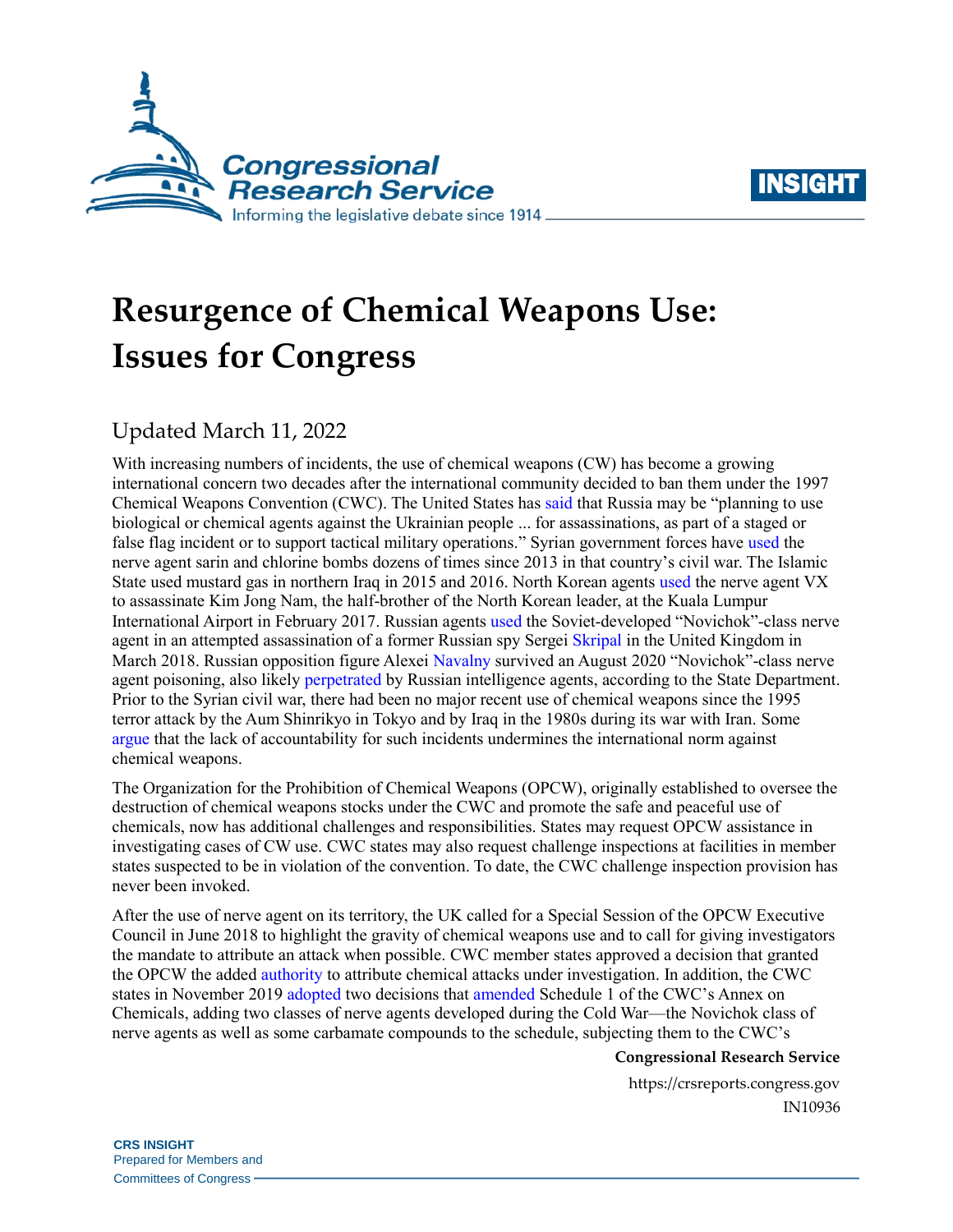declaration requirements and other restrictions. Use of Novichok and carbamate compounds as a weapon was already prohibited under the CWC.

The most recent incident, the poisoning of Russian opposition figure and corruption investigator Alexei Navalny in Tomsk, Russia, in August 2020 again highlighted the challenge of responding to CW use. Navalny was med-evacuated to Germany on August 22 for treatment. German Prime Minister Angela Merkel [stated](https://www.bundesregierung.de/breg-en/news/new-information-in-the-alexei-navalny-case-1781898) on September 2, "Alexei Navalny was the victim of an attack with a chemical nerve agent from the Novichok group." The White House National Security Council twitter feed [stated,](https://twitter.com/WHNSC/status/1301196035306422277) "We will work with allies and the international community to hold those in Russia accountable, wherever the evidence leads, and restrict funds for their malign activities. The Russian people have a right to express their views peacefully without fear of retribution of any kind, and certainly not with chemical agents." [NATO](https://www.nato.int/cps/en/natohq/opinions_177743.htm) countries on September 4 strongly condemned the attack and called on Russia to cooperate with an OPCW investigation and disclose the Novichok program in full. Russia is a party to the CWC.

The Director General of the OPCW Fernando Arias [said](https://www.opcw.org/media-centre/news/2020/09/statement-opcw-director-general-allegations-chemical-weapons-use-against) on September 3 that under the CWC, "any poisoning of an individual through the use of a nerve agent is considered a use of chemical weapons." The German government ha[s requested](https://www.bundesregierung.de/breg-en/news/statement-by-the-federal-government-on-the-navalny-case-1786624) technical assistance from the OPCW to help analyze evidence related to the Navalny case under Article 8 of the CWC. The OPCW outlined its investigation in an October 6 [statement](https://www.opcw.org/media-centre/news/2020/10/opcw-issues-report-technical-assistance-requested-germany) in which it concluded that a novichok-class agent was used. The Russian government requested that the OPCW send a technical assistance team to Russia. The [OPCW](https://www.opcw.org/media-centre/featured-topics/case-mr-alexei-navalny) has said it is [ready](https://www.opcw.org/media-centre/featured-topics/case-mr-alexei-navalny) to do so once legal requirements were met, but the Russian government has not done so.

The OPCW has investigated other recent cases. It [assisted](https://www.opcw.org/fileadmin/OPCW/EC/84/en/ec84dec08_e_.pdf) the Malaysian government in its investigation of the February 2017 use of VX there. OPCW Technical Assistance Visit (TAV) teams also aided Iraqi security forces' investigations and [confirmed](https://www.opcw.org/fileadmin/OPCW/EC/85/en/ec8517_c22crp01_e_.pdf) after a June 2017 visit that a non-state actor had used sulfur mustard blister agent in northern Iraq. At the UK government's request, the OPCW sent a TAV team to assist with the 2018 investigation of the Skripal poisoning in Salisbury. A second OPCW TAV returned when two other UK citizens, one deceased, were contaminated by the nerve agent. OPCW inspectors [concurred](https://www.opcw.org/fileadmin/OPCW/S_series/2018/en/s-1612-2018_e_.pdf) with the UK technical analysis of Novichok use in Salisbury. The OPCW has sent multiple investigatory teams to [Syria:](https://www.opcw.org/media-centre/news/2020/07/opcw-executive-council-adopts-decision-addressing-possession-and-use) a Declaration Assessment Team (DAT), to verify Syrian government compliance with the CWC; a Fact-Finding Mission (FFM), tasked with confirming reported incidents of CW use; a UNSC-authorized Joint Investigative Mechanism until 2017; and the OPCW Investigation and Identification Team (IIT) established in 2018.

Recent CW use by Syria, North Korea, and Russia has triggered U.S. sanctions under the Chemical and Biological Weapons Control and Warfare Elimination Act of 1991 (CBW Act), which requires a determination of use. The U.S. State Department [determined](https://www.state.gov/r/pa/prs/ps/2018/03/279079.htm) that North Korea's government ordered the VX attack in 2017 in Malaysia. The U.S. also [concurred](https://www.state.gov/t/avc/rls/rpt/2018/280534.htm) with the UK that Russia was responsible for the Salisbury attack in violation of the CWC in 2018. [Sanctions](https://crsreports.congress.gov/product/pdf/R/R45415) under the CBW Act were imposed on Russia, but waivers were invoked for some categories. Members of Congress requested an investigation into the Navalny poisoning in a September 2020 [letter.](https://foreignaffairs.house.gov/2020/9/engel-mccaul-call-for-investigation-on-russia-for-chemical-weapons-attack-against-alexey-navalny) On March 2, 2021, the Biden Administration [announced](https://www.state.gov/u-s-sanctions-and-other-measures-imposed-on-russia-in-response-to-russias-use-of-chemical-weapons/) additional sanctions against Russia for the use of a chemical weapon "against its own nationals, in violation of the Chemical Weapons Convention." The Commerce Department added Russian, German, and Swiss chemical companies, as well as Russian Ministry of Defense facilities, to its [entity list,](https://www.federalregister.gov/documents/2021/03/04/2021-04505/addition-of-certain-entities-to-the-entity-list-correction-of-existing-entries-on-the-entity-list) "based on their proliferation activities in support of Russia's weapons of mass destruction programs."

Congress may wish to consider how best to respond to the use of chemical weapons, including how future use could be deterred, and whether U.S. forces are adequately protected. Congress may consider whether the OPCW has adequate resources for investigations, and examine efforts to curb proliferation of CW-related material and technology, such as interdictions, international sanctions, and export-control assistance programs.